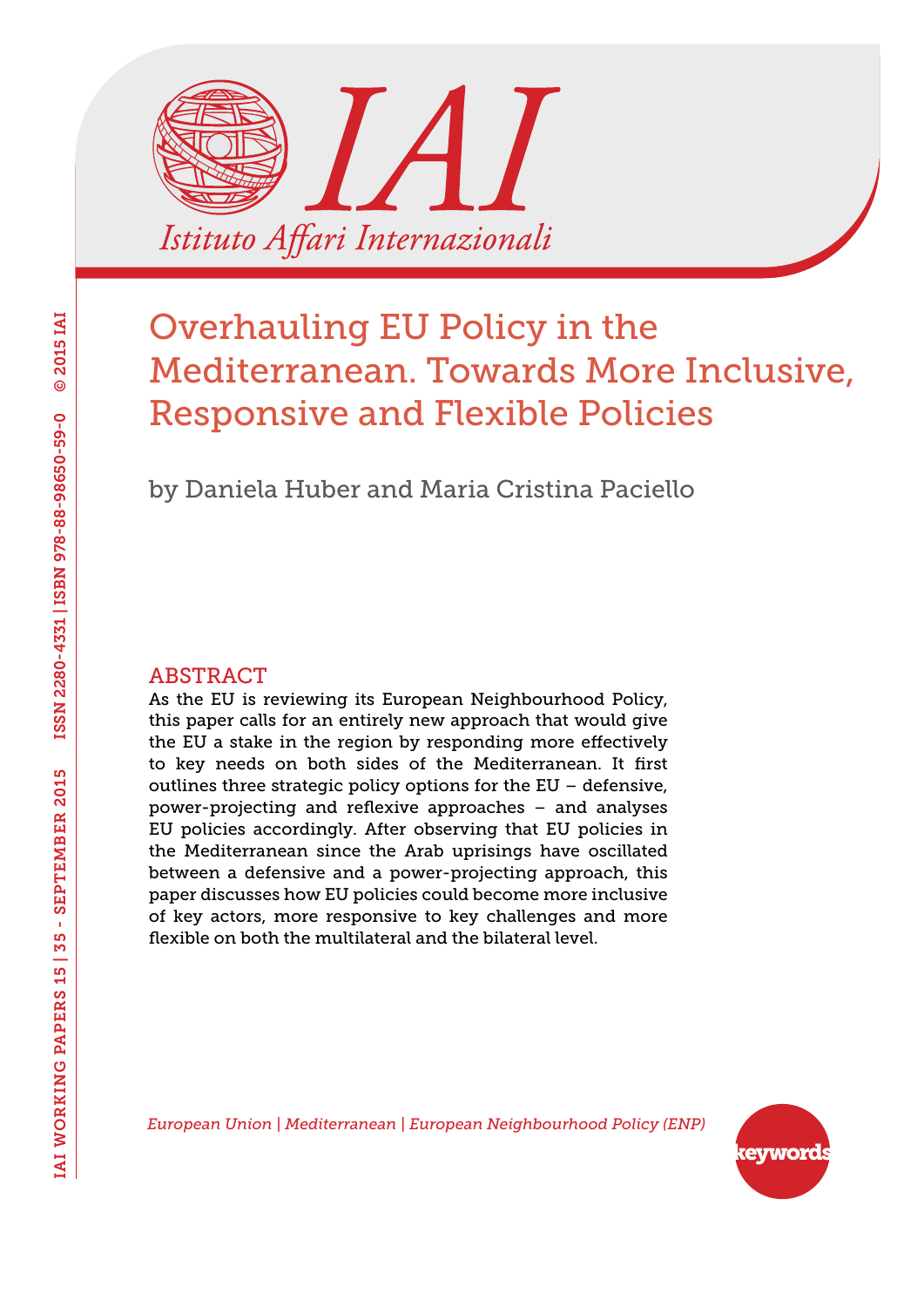by Daniela Huber and Maria Cristina Paciello\*

## **Introduction**

More than ten years ago, the EU launched its European Neighbourhood Policy (ENP) in a global context where the West still called the shots, in a European environment which was thriving in face of the success story of the enlargement process, and in a neighbourhood which was dominated by what looks in retrospect like a rather stable environment, imposed by autocracies that were backed by the EU. Today, however, this picture has changed decisively. On the global level, the power structure is shifting with external actors such as China and Russia – but also regional powers such as Iran, Turkey, Israel, Saudi Arabia and Qatar – driving increasingly assertive policies in the region. Not only is the West's uni-polar moment ending, but also the EU model has been deeply harmed by the Eurozone crisis and the current refugee crisis, which have put EU solidarity to a critical test. As a result, the EU might be less able today to impose its construction on the region. Furthermore, the EU's neighbourhood is going through profound changes. MENA – a region which includes Morocco, Algeria, Tunisia, Libya, Egypt, Israel, Palestine, Jordan, Syria, Lebanon, Iraq, Iran, Turkey and the Gulf states as well as Western Sahara, Sudan and the Horn of Africa – has experienced internal uprisings, the breakdown of states, the growing presence of Islamism on the political scene, civil war, massive movements of population and an ongoing geopolitical power struggle. Non-state actors are taking on increasing importance in MENA, including social movements, but also networks such as the Islamic State (IS) and sectarian-based groups.

As EU-driven policies in the region have been largely perceived as a failure in the past, they seem even less adept to respond to the new domestic, regional and global challenges MENA is facing today; indeed they look rather irrelevant to emerging needs. The attempt to revitalise Euro-Mediterranean relations launched directly in the wake of the Arab uprisings did not diverge much from old models. As the

<sup>\*</sup> Daniela Huber and Maria Cristina Paciello are senior fellows in the Mediterranean and Middle East of the Istituto Affari Internazionali (IAI).

<sup>.</sup> Paper prepared for the Istituto Affari Internazionali (IAI), September 2015.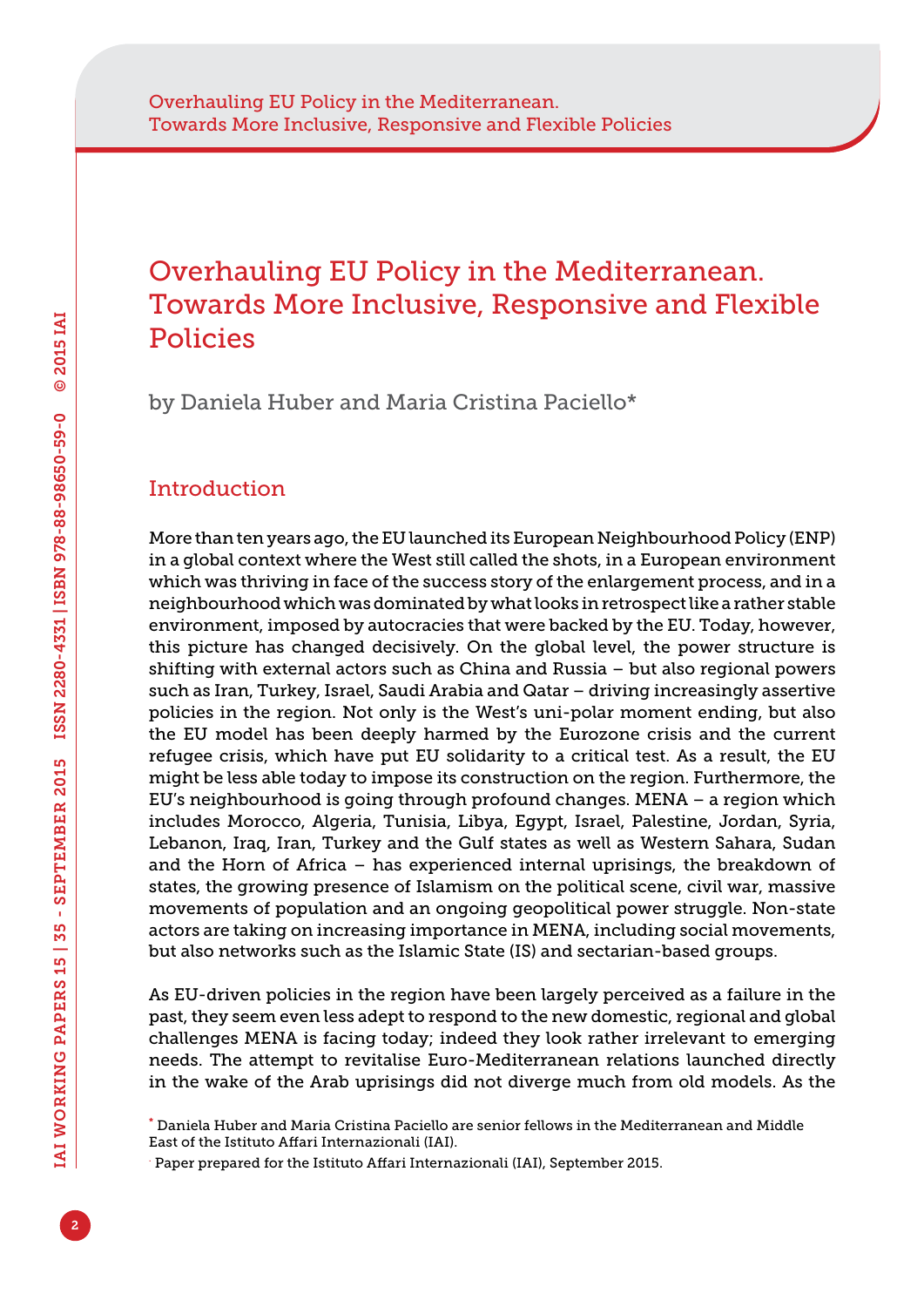President of the Commission Jean Claude Juncker has made reviewing the ENP a priority for the first year of his mandate, and as the European Commission has recently launched a new initiative to overhaul the European Neighbourhood Policy "to enable the EU to respond better to partners' differing aspirations, and more quickly to a fast changing neighbourhood and broader global trends,"1 this paper outlines some key issues which are crucial in this attempt and which relate to several questions raised in the European Commission's joint consultation paper.2 It first outlines three strategic policy options for the EU, namely defensive, power-projecting and reflexive approaches, analysing EU policies accordingly. As the EU response lies between the first two approaches, this paper then discusses how EU policies could become more inclusive of key actors, more responsive to key challenges and more flexible on both the multilateral and the bilateral level.

### 1. Three strategic policy options

Since the Arab uprisings, EU Mediterranean policies have displayed two tendencies: on one hand, they have sped forward and moved towards deeper engagement with frontrunners such as Tunisia or Morocco; on the other, they have continued in reverse gear, when it comes to securitised issues such as containing migration or terrorism. This section discusses three ideal-type strategic policy options and observes EU policies alongside them: a defensive, a power-projecting and a reflexive approach.

The first strategic policy option would be to put the EU's current Mediterranean policies into reverse gear and move towards becoming "Fortress Europe." The associated role is that of a defensive actor with isolationist tendencies whose behaviour would tendentiously respond to some concepts and theories put forward by the defensive version of Realism, as well as the Copenhagen School in the field of Constructivism. Defensive realists like Kenneth Waltz argue that anarchy does not drive states to assume hegemony: "the first concern of states is not to maximize power but to maintain their position in the system."3 Taking this position to the extreme would mean advocating an isolationist policy.<sup>4</sup> From a constructivist viewpoint, the role of a defensive actor could be explained as part of a process whereby Mediterranean relations become increasingly securitised on the political, socio-economic and cultural level. As a result, influences from MENA would be increasingly perceived as threatening to the ontological security of Europe, that

<sup>1</sup> European Commission and High Representative of the Union, *Implementation of the European Neighbourhood Policy in 2014* (JOIN/2015/9), 25 March 2015, p. 2, [http://eur-lex.europa.eu/legal](http://eur-lex.europa.eu/legal-content/en/TXT/?uri=celex:52015JC0009)[content/en/TXT/?uri=celex:52015JC0009.](http://eur-lex.europa.eu/legal-content/en/TXT/?uri=celex:52015JC0009)

<sup>2</sup> European Commission and High Representative of the Union, *Towards a new European Neighborhood Policy* (JOIN/2015/6), 4 March 2015, [http://eur-lex.europa.eu/legal-content/en/](http://eur-lex.europa.eu/legal-content/en/TXT/?uri=celex:52015JC0006) [TXT/?uri=celex:52015JC0006.](http://eur-lex.europa.eu/legal-content/en/TXT/?uri=celex:52015JC0006)

<sup>3</sup> Kenneth N. Waltz, *Theory of International Politics*, Boston, McGraw-Hill, 1979, p. 126.

<sup>4</sup> Barry R. Posen and Andrew L. Ross, "Competing Visions for U.S. Grand Strategy", in *International Security*, Vol. 21, No. 3 (Winter 1996-1997), p. 5-53.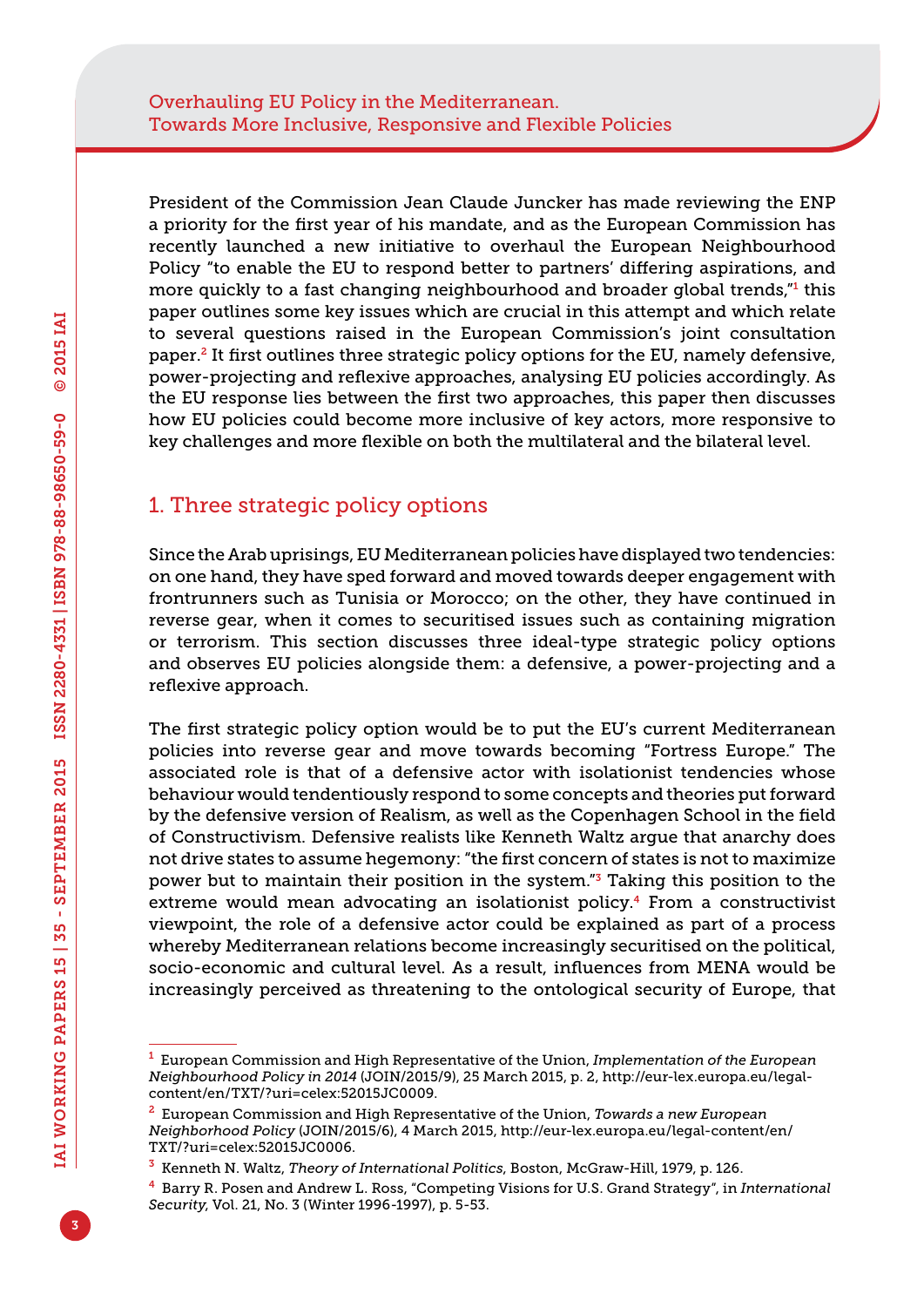is the "security not of the body but of the self, $\frac{1}{5}$  with Europe closing itself into a fortress.

Faced with growing fragmentation and deepening conflictual dynamics in the region, the EU could choose a defensive attitude and concentrate its efforts on averting spill-over risks. This would imply strengthening the current barriers or erecting new ones and minimising engagement to a restricted number of stakeholders in a limited number of policy areas of immediate security and economic interest, such as migration or trade. The EU would mainly focus on unilateral policies, even driven by single member states according to their security needs, which means that the EU would move away from its bilateral and multilateral regional cooperation schemes. Tendencies of this could be seen before the Arab uprising as the EU not only agreed on a scaled-down version of its multilateral instrument with the Union of the Mediterranean, $6$  but also moved away from normative concerns in the Mediterranean.<sup>7</sup> EU migration policies have reflected and continue to reflect this policy option. $8$  While this option would give the EU the opportunity to focus its energies on its rather substantial internal challenges, the EU would risk further loss of its stake in MENA, compromising its credibility and ability to influence the future of the region at its doorstep. Political, social and economic problems might exacerbate with unpredictable challenges piling up for the EU in the future. Furthermore, in light of an increasingly multi-polar world, the EU would not only limit its political weight, but also endanger its own economic growth.

The second option would be to speed forward by engaging the neighbours. The associated role is that of a power-projecting actor whereby power can be materialist as well as normative, corresponding respectively to offensive realism as well as to diverse strands of constructivist and critical theory. Offensive realists like John Mearsheimer argue that in anarchy, states strive to maximise their power: "great powers recognize that the best way to ensure their security is to achieve hegemony now, thus eliminating any possibility of a challenge by another great power."<sup>9</sup> In the academic debate triggered by Ian Manners's seminal article portraying the EU as a normative power, $10$  Adrian Hyde Price has evoked offensive realist

<sup>5</sup> Jennifer Mitzen, "Ontological Security in World Politics: State Identity and the Security Dilemma", in *European Journal of International Relations*, Vol. 12, No. 3 (September 2006), p. 344, [http://dx.doi.](http://dx.doi.org/10.1177/1354066106067346) [org/10.1177/1354066106067346.](http://dx.doi.org/10.1177/1354066106067346)

<sup>6</sup> Timo Behr, Richard Youngs, and Jean-Yves Moisseron, *Union for the Mediterranean: The Way Forward*, Brussels, European Parliament, September 2012, [http://www.europarl.europa.eu/](http://www.europarl.europa.eu/thinktank/en/document.html?reference=EXPO-AFET_AT%282012%29433749) [thinktank/en/document.html?reference=EXPO-AFET\\_AT%282012%29433749.](http://www.europarl.europa.eu/thinktank/en/document.html?reference=EXPO-AFET_AT%282012%29433749)

<sup>7</sup> Daniela Huber, *Democracy Promotion and Foreign Policy. Identity and Interests in US, EU and Non-Western Democracies*, Basingstoke and New York, Palgrave Macmillan, 2015.

<sup>8</sup> Jef Huysmans, "The European Union and the Securitization of Migration", in *Journal of Common Market Studies*, Vol. 38, No. 5 (December 2000), p. 751-777, [http://dx.doi.org/10.1111/1468-](http://dx.doi.org/10.1111/1468-5965.00263) [5965.00263.](http://dx.doi.org/10.1111/1468-5965.00263)

<sup>9</sup> John J. Mearsheimer, *The Tragedy of Great Power Politics*, Updated ed., New York, W.W. Norton & Co,, 2014, p. 35.

<sup>10</sup> Ian Manners, "Normative Power Europe: A Contradiction in Terms?", in *Journal of Common*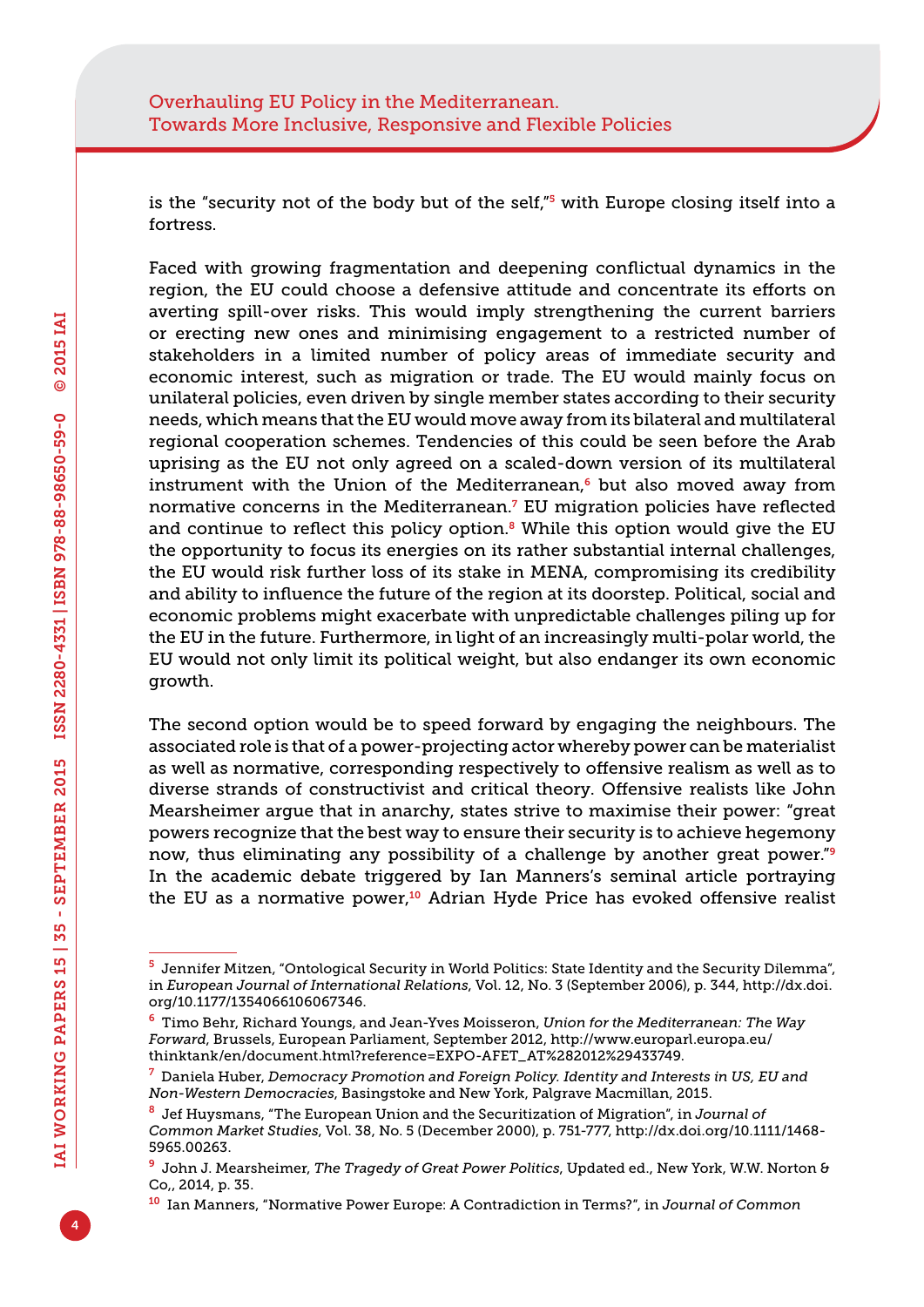concepts when arguing that the EU has been used by its most powerful member states "as an instrument for collectively exercising hegemonic power," shaping its neighbourhood in line with their strategic and economic interests.<sup>11</sup> For Hyde-Price, second-order normative concerns such as democracy and human rights have been promoted only when they do not endanger first-order security concerns. In a recent contribution to this debate, Raffaella Del Sarto has argued that through the export of its rules and practices, normative empire Europe secures its security and economic interests.<sup>12</sup>

This option entails that the EU would intensify differentiated bilateralism and concentrate its efforts most effectively on frontrunners such as Morocco or Tunisia which would be bound progressively closer to the EU, while the others would increasingly lag behind. Taken to its extreme, this policy option would entail offering membership options to frontrunners in the long term. On the multilateral level, the EU would come forward with a revamped UfM or EMP alongside cooperation, which has been effected mainly in sub-regional forums like 5+5. This has already happened since the Arab uprisings on the bilateral level with the EU intensifying its relations with frontrunners through instruments such as task forces, DCFTAs and mobility partnerships. But while the EU has favoured Morocco and Tunisia in its new approach, this has not been pursued on a reward-and-punish premise and on a one-sided export of norms and rules, but has rather been based on a recognition of the desires of the neighbour states. In other words, the EU is giving more for those who want to be bound closer, but also offers less intensive cooperation to countries which reject deeper intrusion, by engaging them on thematic platforms of common interest. On the positive side, this shift in thinking stems from a recognition of relative weakness, and more humility in Europe, while keeping the neighbourhood engaged in a format where neighbours can pick diverse levels of engagement. On the negative side, this approach as so far failed to respond to two issues. First is the question of how to deal with regimes which do not seek deeper EU engagement but with which the EU nonetheless has to engage and is engaging, notably on the member state level. How, for example, will the EU deal with Egypt? On Egypt's terms? The visit of Egyptian president Al-Sisi to Germany in June 2015 should ring an alarm bell in this respect. Second, regarding frontrunners, how far will the EU be willing to go? As Tobias Schumacher has recently pointed out, the absence of a clear end-goal is problematic.<sup>13</sup> While the EU now stresses that its partner governments will be involved far more in priority and agenda setting, this does not mean that a new partnership instrument developed in this way will be more responsive to local needs, as governments such as Morocco also pursue their

*Market Studies*, Vol. 40, No. 2 (June 2002), p. 235-258, [http://dx.doi.org/10.1111/1468-5965.00353.](http://dx.doi.org/10.1111/1468-5965.00353)

<sup>11</sup> Adrian Hyde-Price, "'Normative' Power Europe: A Realist Critique", in *Journal of European Public Policy*, Vol. 13, No. 2 (March 2006), p. 226-227, [http://dx.doi.org/10.1080/13501760500451634.](http://dx.doi.org/10.1080/13501760500451634)

<sup>&</sup>lt;sup>12</sup> Raffaella A. Del Sarto, "Normative Empire Europe: The European Union, Its Borderlands, and the 'Arab Spring'", in *Journal of Common Market Studies*, 30 June 2015, [http://dx.doi.org/10.1111/](http://dx.doi.org/10.1111/jcms.12282) [jcms.12282](http://dx.doi.org/10.1111/jcms.12282).

 $13$  Tobias Schumacher, "How to make the European Neighbourhood Policy fit for purpose", in *Europe's World*, 25 June 2015, [http://europesworld.org/?p=9252.](http://europesworld.org/?p=9252)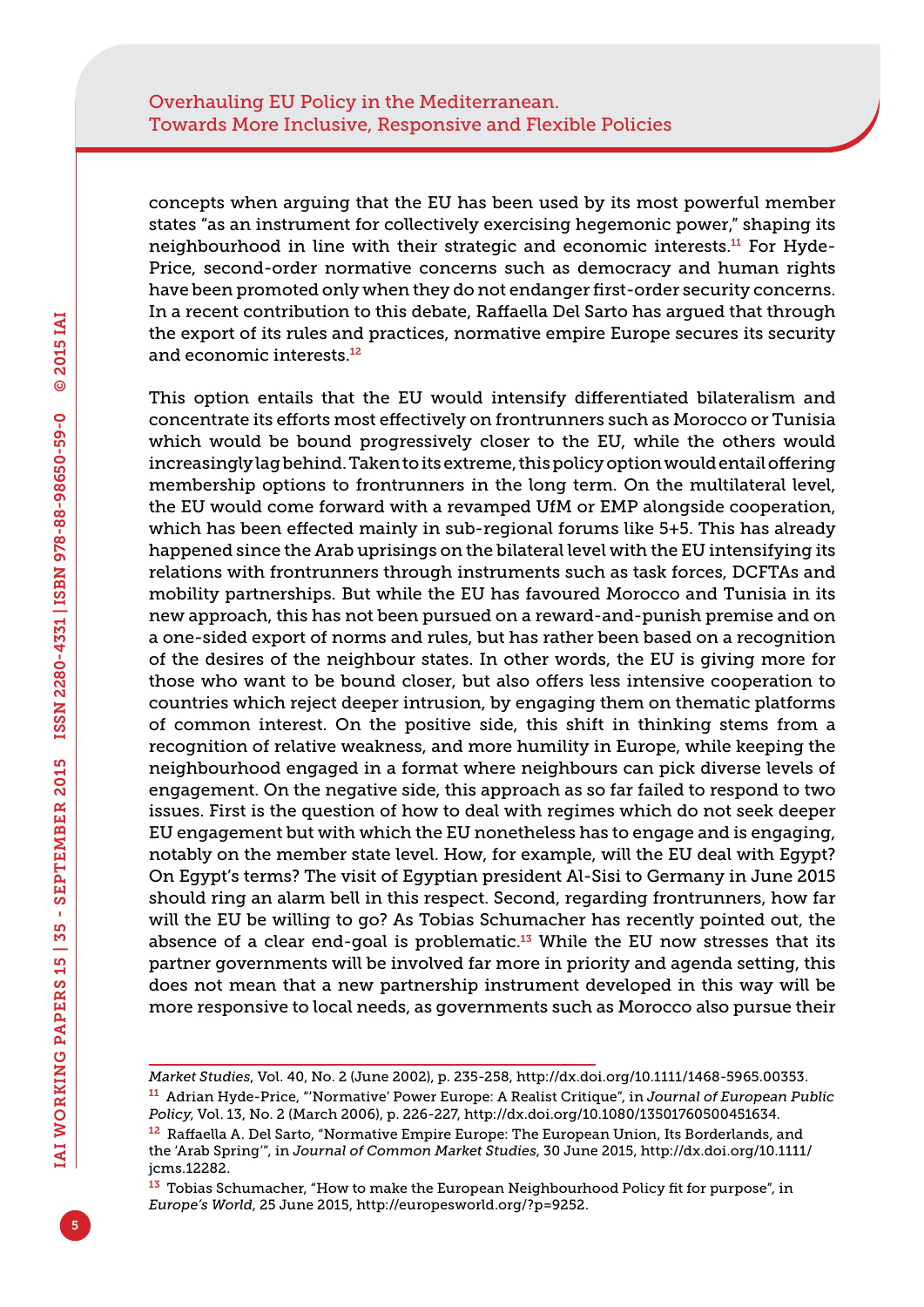own regime interests.

This leads us to the third strategic policy option, whose priority is to take on board a variety of concerns of the other and to respond to the overwhelming policy challenges in the region: it would be, firstly, more *inclusive* of all relevant stakeholders, which means diverse regional and global actors, as well as local bottom-up actors. It would be, secondly, more *flexible* in terms of its instruments. And it would be, thirdly, more *responsive* to local trends and to the needs and expectations of the region's citizens on both its Northern and Southern shores. This policy option builds on the associated role of the EU as a reflexive actor which transcends the inward-/outward-looking divide in being self-reflexive and otherregarding. In response to Ian Manners's above-cited seminal article, Thomas Diez has pointed out that the "normative power Europe" paradigm has constructed "an identity of the EU against an image of others in the 'outside world'" and has called for a "greater degree of reflexivity, both in the academic discussion about normative power, and in the political representations of the EU as a normative power."<sup>14</sup> Reflexivity has recently been becoming an important issue in International Relations theory, $15$  which is not only in need of contributing more to the world of practitioners, but also of enhancing its ability to analyse an increasingly multipolar world. A reflexive actor would accept that there are many normative actors, among them emerging powers, in a world driven not only by struggles about power and norms, but also by enormous policy challenges for the solution of which all stakeholders hold responsibility and need to be brought on board. But what would a more inclusive, responsive and flexible approach look like?

#### 2. More inclusive, responsive and flexible policies on the regional level

The concept of the "Mediterranean" has been a construction of the EU which first emerged in the 1970s and was then institutionalised in the 1990s as the result of a political process driven by European economic and security interests,<sup>16</sup> rather than identity concerns.<sup>17</sup> Its narrow geopolitical construction of the Mediterranean has led the EU to engage with a small number of state actors (a group of Southern neighbours) and, with its emphasis on bilateral methods, has limited its own range of action, thus seriously compromising its capacity to deal with policy issues that are strongly interconnected in an increasingly fragmented, multi-polar and

<sup>14</sup> Thomas Diez, "Constructing the Self and Changing Others: Reconsidering `Normative Power Europe'", in *Millennium*, Vol. 33, No. 3 (June 2005), p. 614 and 615.

<sup>15</sup> Stefano Guzzini, "The Ends of International Relations Theory: Stages of Reflexivity and Modes of Theorizing", in *European Journal of International Relations*, Vol. 19, No. 3 (September 2013), p. 521-541.

<sup>16</sup> Federica Bicchi, *European Foreign Policy Making Toward the Mediterranean*, New York, Palgrave Macmillan, 2007.

<sup>17</sup> Timo Behr, Richard Youngs, and Jean-Yves Moisseron, *Union for the Mediterranean...*, cit.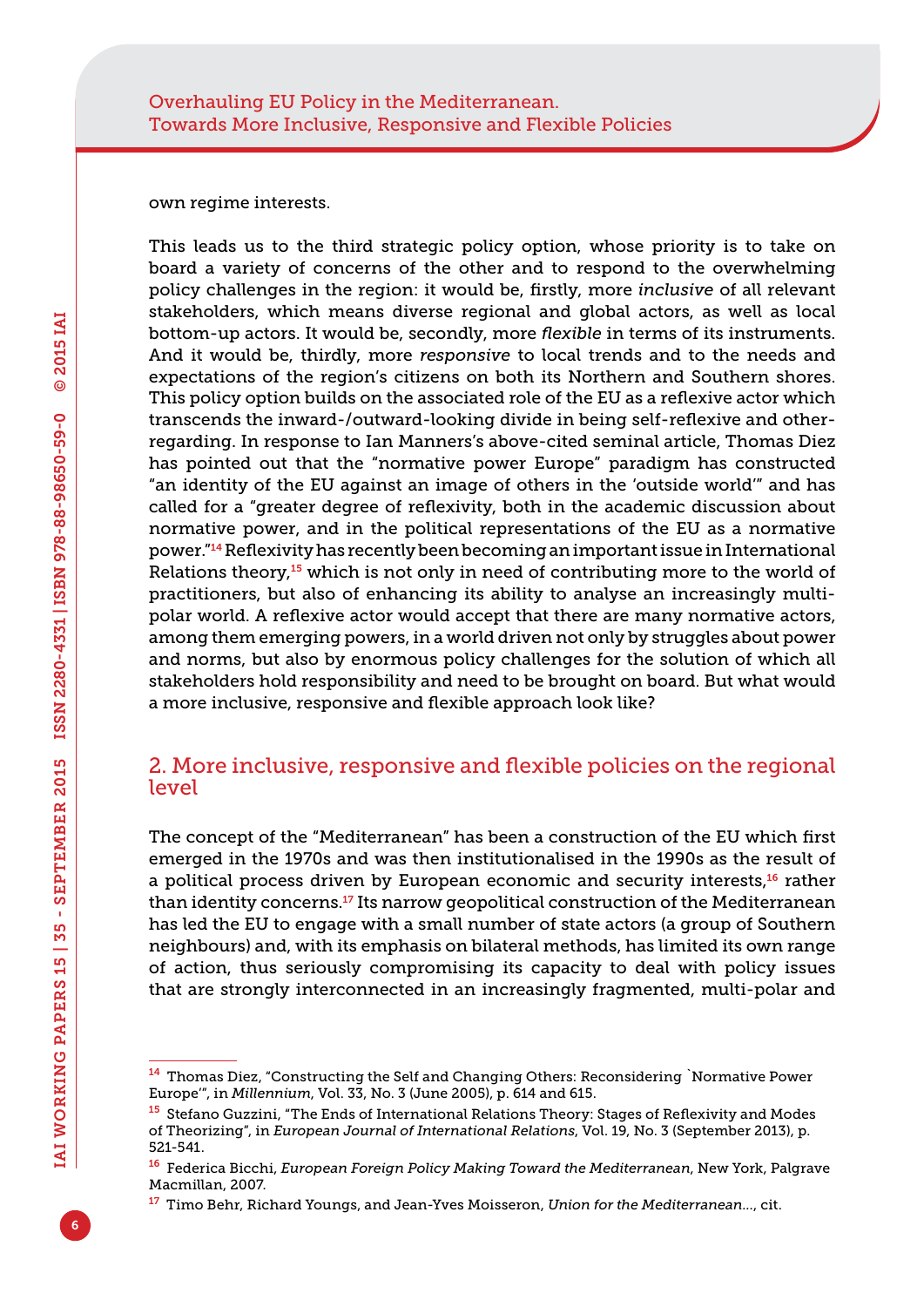conflictual regional context, $18$  thereby marginalising the multitude of contending perspectives/constructions of regional security and geopolitical views put forward by state actors and civil society groups.

Key issues in Mediterranean relations clearly transcend the geography which the EU has defined. On the geopolitical level, the Iraq invasion and the Arab uprisings have led to instabilities which link Iraq, Iran, the Gulf and key international actors such as the US, Russia and China closely to the region the EU has defined as the Mediterranean. New conflicts in the Mediterranean do not have clear boundaries, spreading into the wider region and also causing a massive movement of population, so that migration and mobility is becoming a cross-regional issue which transits the Gulf-Horn-Libya-Europe link. Furthermore, the Arab uprisings have led to the proliferation of new political ideas from a variety of state and nonstate actors that not only challenge domestic and regional structures, but have also led to a growing influence of Gulf countries on regional developments. Fearing the spread of new political ideas in the region, the Gulf countries have largely supported counter-revolutionary and military forces to take power from elected governments as, for example, in Egypt. New political ideas are not only challenging domestic and regional structures, but might also conflict, compete or converge with the EU understanding of issues such as democracy or human rights. Furthermore, a shift in power dynamics combined with the economic crisis in Europe have accelerated a trend already visible in several Southern Mediterranean countries, namely the diversification of trade partners outside the EU and particularly South-South cooperation. While progress in trade negotiations between EU and Southern Mediterranean countries has stalled, with the exception of Morocco, many Arab countries such as Tunisia and Egypt have deepened economic relations with Gulf countries and Turkey. In Tunisia, over the last two years Qatar has become the first foreign investor in the country to supersede France. With Europe facing serious economic hardships, Morocco is also increasingly turning toward Africa in the hope of strengthening economic ties.

These brief examples highlight the importance of a broad regional focus that acknowledges the influence of a multitude of actors in diverse policy areas which are key in Euro-Mediterranean relations. In order to enhance the relevance of EU policies in a divided, multi-power and conflictual Mediterranean, the geometry needs to become more inclusive of a variety of relevant partners. European policies in the Mediterranean therefore need to acknowledge that the Mediterranean widely defined includes besides the EU member states, its accession candidates, and the current ENP partner states, also those countries which have frequently been referred to as the neighbours of the neighbours – Iraq, Iran, the Gulf states, the Horn of Africa, Sudan and the Sahel – as well as important global actors such as the US, China and Russia. Furthermore, these examples also highlight that the current focus on bilateral instruments is not sustainable. While the EU has sought to revise

<sup>18</sup> Timo Behr, "After the Revolution: The EU and the Arab Transition", in *Notre Europe Policy Papers*, No. 54 (April 2012), <http://www.delorsinstitute.eu/011-3221>.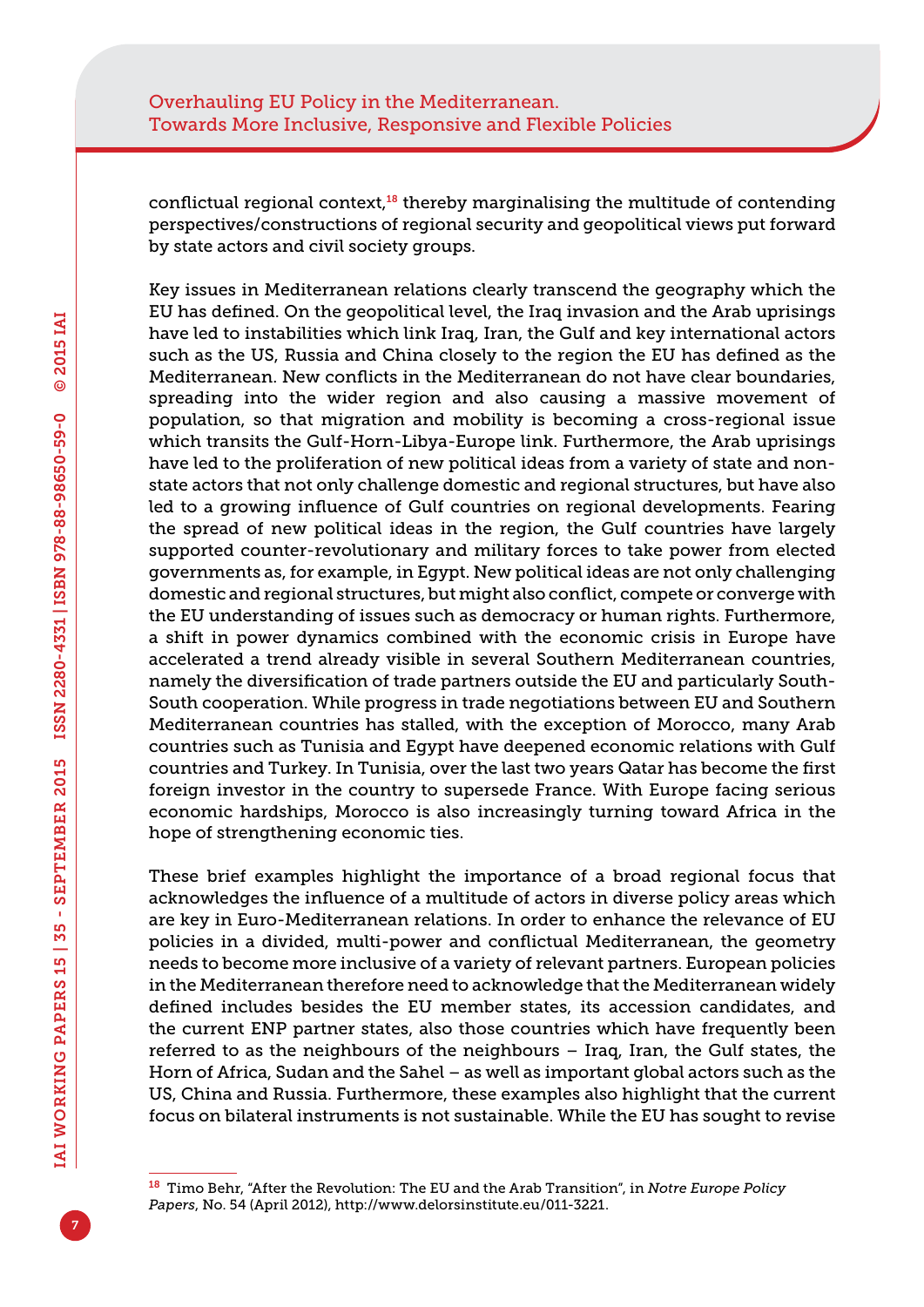its bilateral instrument since the Arab uprisings, a new regional initiative has not been forthcoming, which has partially led to an enhanced importance of subregional forums such as the 5+5. However, many policy issues which are currently treated mainly in a bilateral way, such as migration, would urgently necessitate a larger regional dimension as well. For this purpose, intra-regional cooperation with the Arab League should be strengthened. Working in conjunction, the League and the EU could establish a range of working groups which would involve diverse clusters of partners depending on the issue area discussed. Such a multilateral instrument would therefore have to be highly flexible and in fact could be more conceived of as a dialogue, rather than a project. It would be able to bring in extraregional key actors such as the US, Russia or China, as well as other IOs such as the Organisation of the Islamic Conference, the Gulf Cooperation Council (GCC) or the African Union. It would also include a civil society consultation mechanism.

#### 3. More inclusive, flexible and responsive policies on the domestic level

In line with the limited geographic focus considered by the EU, issue priorities also have traditionally been defined largely from an EU perspective instead of through an approach which also includes the perspectives of regional states and people. The EU has exported its own values, norms and rules to the neighbourhood in a one-way approach rather than responding to needs from the South.19 The developmental model pursued by the EU remains firmly rooted in the liberal approach,<sup>20</sup> which continues to neglect the multiple perspectives/voices of bottom-up actors which might have understandings of political freedom and socio-economic development that differ from the EU understanding. While not necessarily questioning democracy and human rights, these actors can have different views concerning the role of the state in the economy, the role of religion within the state, and the framework for rights, freedoms and citizenship.<sup>21</sup> While the EU has pursued free trade and economic liberalisation in the region as a key to sustainable economic development and job creation, the Arab uprisings have pointed out the urgent need to pay more attention to existing social inequalities and the unsuitability of a purely market approach in relation to the needs of local people. Besides this resilient liberal approach, EU policies in the region have also favoured a rather artificially sectoral

<sup>19</sup> Kalypso Nicolaïdis and Robert Howse, "'This is my EUtopia ...': Narrative as Power", in *Journal of Common Market Studies*, Vol. 40, No. 4 (November 2002), p. 767-792; Federica Bicchi, "'Our Size Fits All': Normative Power Europe and the Mediterranean", in *Journal of European Public Policy*, Vol. 13, No. 2 (March 2006), p. 286-303; Michelle Pace, "Norm Shifting from EMP to ENP: The EU as a Norm Entrepreneur in the South?", in *Cambridge Review of International Affairs*, Vol. 20, No. 4 (December 2007), p. 659-675; Raffaella A. Del Sarto, "Normative Empire Europe…", cit.

<sup>&</sup>lt;sup>20</sup> Andrea Teti, Darcy Thompson, and Christopher Noble, "EU Democracy Assistance Discourse in Its New Response to a Changing Neighbourhood", in *Democracy and Security*, Vol. 9, No. 1-2 (January 2013), p. 61-79, [http://www.international-alert.org/node/12352.](http://www.international-alert.org/node/12352)

<sup>&</sup>lt;sup>21</sup> Halit Mustafa Tagma, Elif Kalaycioglu, and Emel Akcali, "'Taming' Arab Social Movements: Exporting Neoliberal Governmentality", in *Security Dialogue*, Vol. 44, No. 5-6 (October-December 2013), p. 375-392, <http://cens.ceu.edu/node/38023>.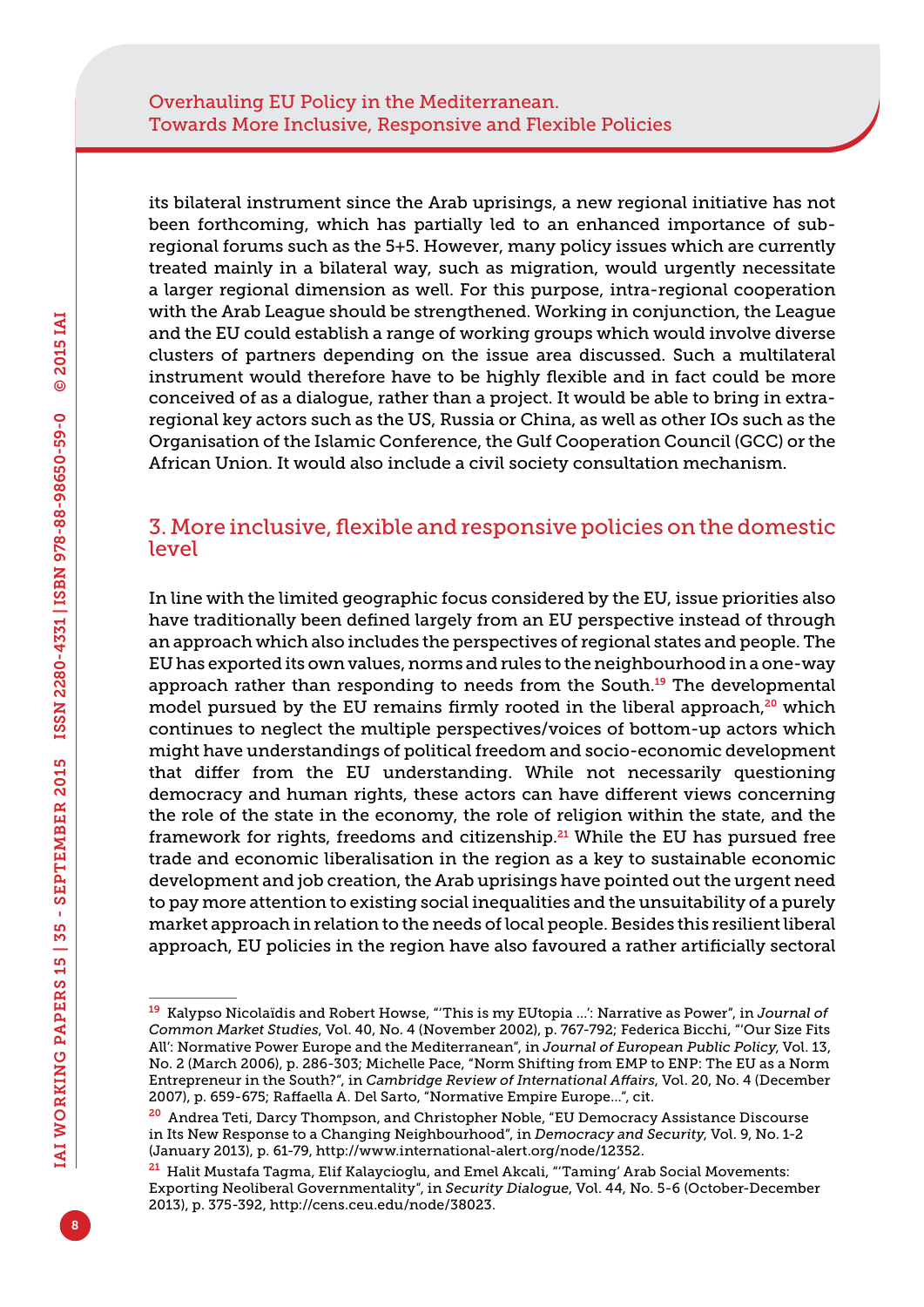approach, preventing the EU from dealing coherently and effectively with policy challenges that are strongly interconnected and, therefore, need comprehensive integrated responses. For example, Euro-Mediterranean cooperation has tended to treat areas such as political reform, agriculture, energy, trade or migration in separate ways, even though all these issues are deeply connected. Their intersectionality became clear during the Arab uprisings which linked economic marginalisation, food security or migrants' rights to the issue of just governance. However, the EU has retained a confined sectoral approach which has been further aggravated by EU securitised policies in the area of migration or counter-terrorism.

These EU-centric policies have frequently been characterised as monologues which have marginalised the perspective of the other. Indeed, the policy-making process has been almost entirely driven by the European side, an approach which the Commission now seems committed to change. However, it is critical to involve civil society in the negotiation and consultation process with its partners. While the EU has consulted civil society and has increased its financial assistance through the Civil Society Facility and the European Endowment for Democracy since the Arab uprisings, a more substantial consultation in the process of agenda/priority setting is now required, as is giving more space to civil society in policy execution and potentially even a role in monitoring. Furthermore, instead of engaging only with those civil society actors which are in line with its liberal model of development and democratisation, the EU should become more inclusive of a variety of civil society actors.<sup>22</sup> Thus, instead of aiming at democracy as a goal only, such an approach would make the process itself more participatory and democratic.

Such a policy would necessarily have to be based on a large degree of flexibility. As on the multilateral level, on the bilateral level also the EU could make policies more flexible through a process which involves diverse groups of stakeholders from governments to CSOs. This could be achieved through substantiating and institutionalising forums such as task forces – whose composition might vary depending on the policy issue discussed – to arrive at tailor-made policies which are responsive to local needs in a specific country. In cases where a regime is less interested in deeper engagement with the EU and where gross human rights violations occur, as in the case of Egypt, the EU should move more forcefully into engaging civil society and opposition platforms. While the EU is already taking this approach in the case of Egypt, this should be institutionalised and could eventually constitute a platform for track-two diplomacy.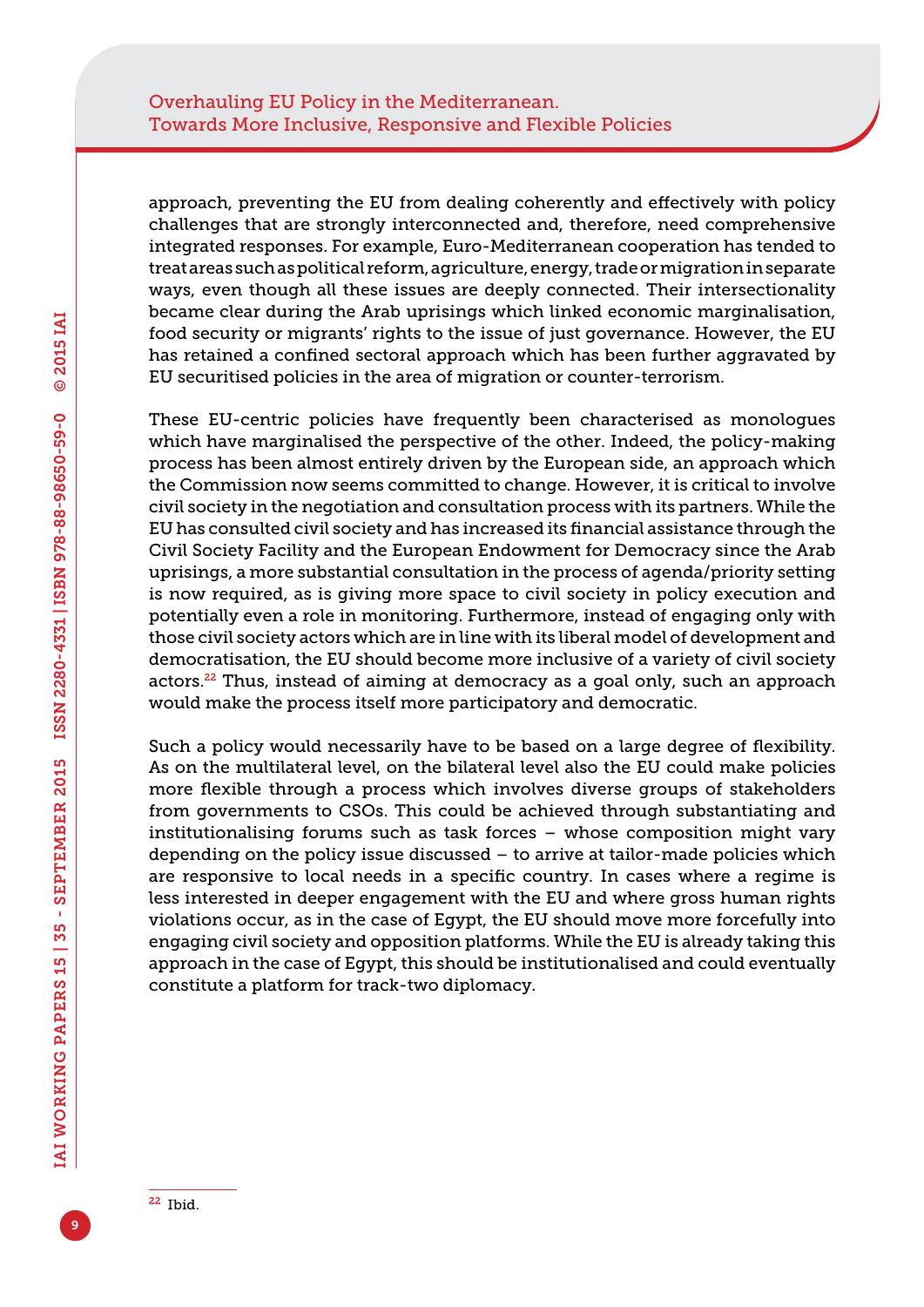### **Conclusions**

On the positive side, such a pragmatic, but also highly ambitious approach would not only enhance the EU's positive image and strategic weight in the region, the EU would also be a policy entrepreneur providing a vehicle to bring other external and regional actors on board. As Richard Youngs has put it, in an increasingly plural region, rather than seeing other powers as competitors and swimming against the tide, the EU could frame them as partners, swimming with the tide.<sup>23</sup> Without an EU vehicle these actors might be pushed to move more forcefully into the region to protect their interests, driven by a fear of negative spill-overs from accelerating conflicts. On the negative side, such an initiative looks like a Herculean task in face of the enormous challenges the region is facing, as well as the need of the EU to tackle its internal challenges. However, this also means that the EU will be less able to impose its ideas and hegemony on the region – which makes it necessary, in turn, to come forward with new policies which guarantee a stake for the EU in an increasingly conflictual, multi-polar and fragmented region. The EU could in this way reinvent itself and its role in the region as a reflexive power that takes on board the concerns of the other, engages in more co-ownership and equal-footing partnerships, is thereby able to respond faster and more flexibly to the real policy challenges on the ground, acknowledges the interconnectedness of the variety of policy issues it deals with in its neighbourhood policies, and is flexible in working with clusters of partners depending on the issues discussed.

*Updated 22 September 2015*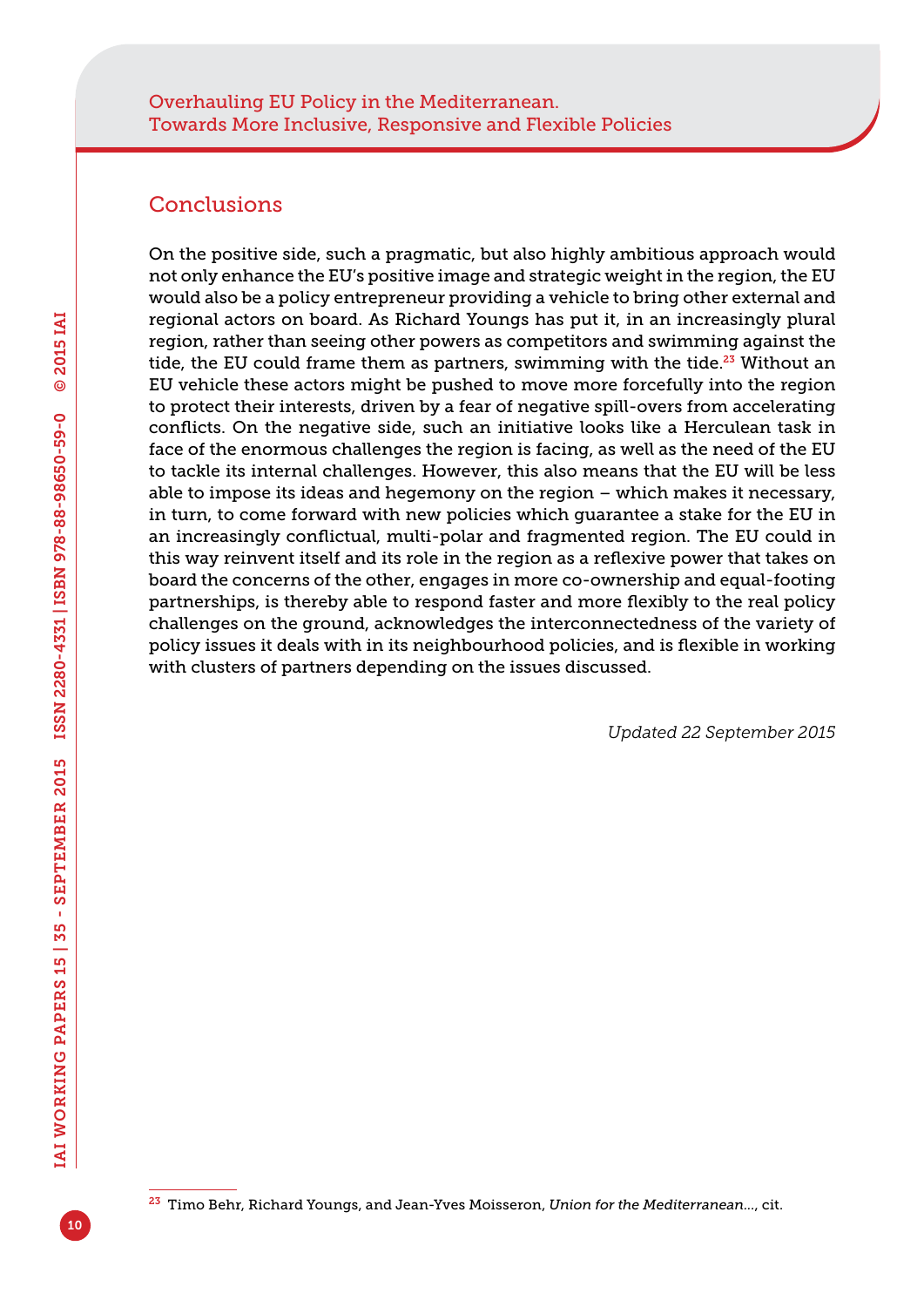#### References

Timo Behr, "After the Revolution: The EU and the Arab Transition", in *Notre Europe Policy Papers*, No. 54 (April 2012), [http://www.delorsinstitute.eu/011-](http://www.delorsinstitute.eu/011)3221

Timo Behr, Richard Youngs, and Jean-Yves Moisseron, *Union for the Mediterranean: The Way Forward*, Brussels, European Parliament, September 2012, [http://www.](http://www.europarl.europa.eu/thinktank/en/document.html?reference=EXPO-AFET_AT%282012%29433749) [europarl.europa.eu/thinktank/en/document.html?reference=EXPO-AFET\\_](http://www.europarl.europa.eu/thinktank/en/document.html?reference=EXPO-AFET_AT%282012%29433749) [AT%282012%29433749](http://www.europarl.europa.eu/thinktank/en/document.html?reference=EXPO-AFET_AT%282012%29433749)

Federica Bicchi, *European Foreign Policy Making Toward the Mediterranean*, New York, Palgrave Macmillan, 2007

Federica Bicchi, "'Our Size Fits All': Normative Power Europe and the Mediterranean", in *Journal of European Public Policy*, Vol. 13, No. 2 (March 2006), p. 286-303

Raffaella A. Del Sarto, "Normative Empire Europe: The European Union, Its Borderlands, and the 'Arab Spring'", in *Journal of Common Market Studies*, 30 June 2015,<http://dx.doi.org/10.1111/jcms.12282>

Thomas Diez, "Constructing the Self and Changing Others: Reconsidering `Normative Power Europe'", in *Millennium*, Vol. 33, No. 3 (June 2005), p. 613-636

European Commission and High Representative of the Union, *Implementation of the European Neighbourhood Policy in 2014* (JOIN/2015/9), 25 March 2015, [http://](http://eur-lex.europa.eu/legal-content/en/TXT/?uri=celex:52015JC0009) [eur-lex.europa.eu/legal-content/en/TXT/?uri=celex:52015JC0009](http://eur-lex.europa.eu/legal-content/en/TXT/?uri=celex:52015JC0009)

European Commission and High Representative of the Union, *Towards a new European Neighborhood Policy* (JOIN/2015/6), 4 March 2015, [http://eur-lex.europa.](http://eur-lex.europa.eu/legal-content/en/TXT/?uri=celex:52015JC0006) [eu/legal-content/en/TXT/?uri=celex:52015JC0006](http://eur-lex.europa.eu/legal-content/en/TXT/?uri=celex:52015JC0006)

Stefano Guzzini, "The Ends of International Relations Theory: Stages of Reflexivity and Modes of Theorizing", in *European Journal of International Relations*, Vol. 19, No. 3 (September 2013), p. 521-541

Daniela Huber, *Democracy Promotion and Foreign Policy. Identity and Interests in US, EU and Non-Western Democracies*, Basingstoke and New York, Palgrave Macmillan, 2015

Jef Huysmans, "The European Union and the Securitization of Migration", in *Journal of Common Market Studies*, Vol. 38, No. 5 (December 2000), p. 751-777, <http://dx.doi.org/10.1111/1468-5965.00263>

Adrian Hyde-Price, "'Normative' Power Europe: A Realist Critique", in *Journal of European Public Policy*, Vol. 13, No. 2 (March 2006), p. 217-234, [http://dx.doi.](http://dx.doi.org/10.1080/13501760500451634) [org/10.1080/13501760500451634](http://dx.doi.org/10.1080/13501760500451634)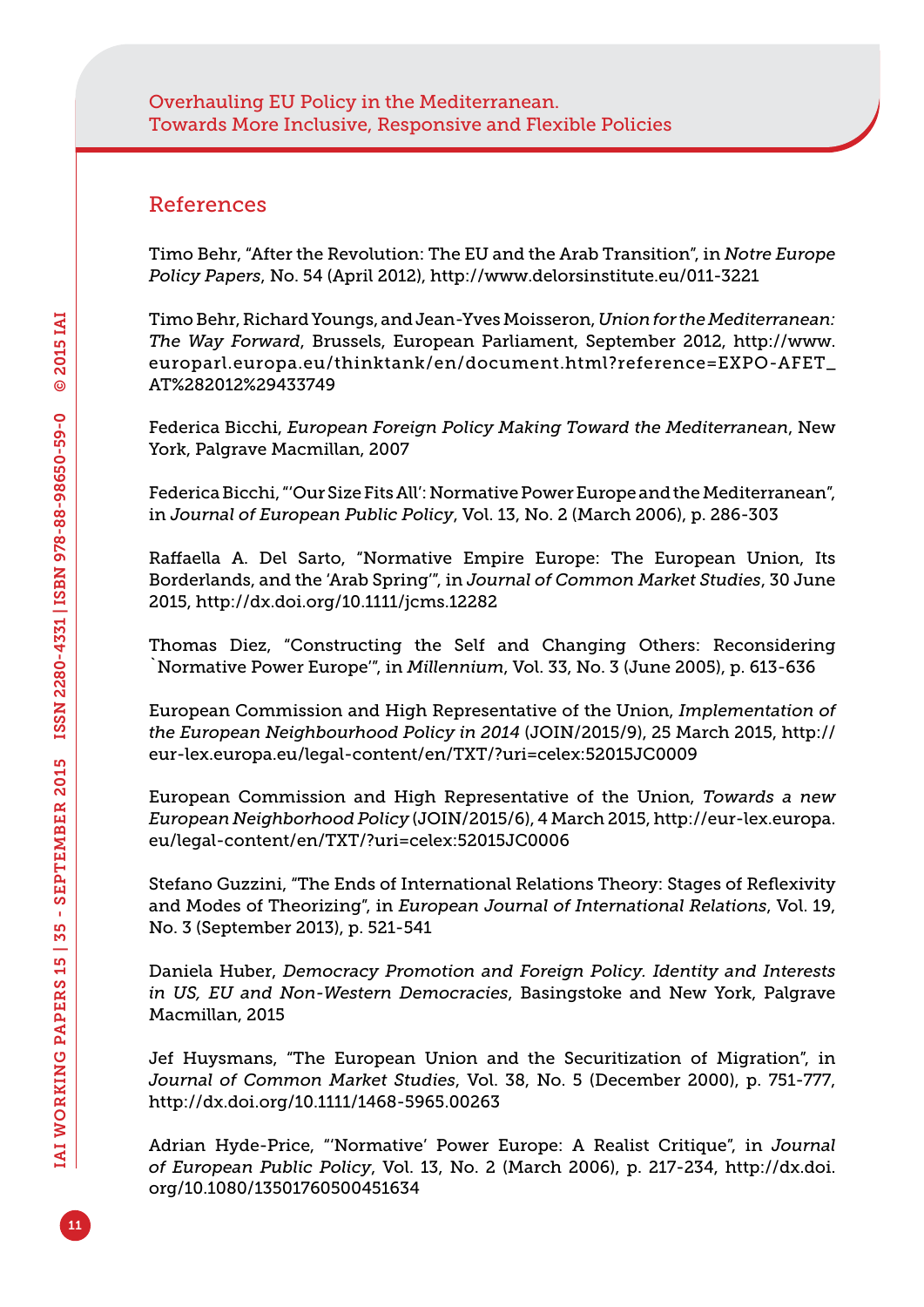Ian Manners, "Normative Power Europe: A Contradiction in Terms?", in *Journal of Common Market Studies*, Vol. 40, No. 2 (June 2002), p. 235-258, [http://dx.doi.](http://dx.doi.org/10.1111/1468-5965.00353) [org/10.1111/1468-5965.00353](http://dx.doi.org/10.1111/1468-5965.00353)

John J. Mearsheimer, *The Tragedy of Great Power Politics*, Updated ed., New York, W.W. Norton & Co., 2014

Jennifer Mitzen, "Ontological Security in World Politics: State Identity and the Security Dilemma", in *European Journal of International Relations*, Vol. 12, No. 3 (September 2006), p. 341-370,<http://dx.doi.org/10.1177/1354066106067346>

Kalypso Nicolaïdis and Robert Howse, "'This is my EUtopia ...': Narrative as Power", in *Journal of Common Market Studies*, Vol. 40, No. 4 (November 2002), p. 767-792

Michelle Pace, "Norm Shifting from EMP to ENP: The EU as a Norm Entrepreneur in the South?", in *Cambridge Review of International Affairs*, Vol. 20, No. 4 (December 2007), p. 659-675

Barry R. Posen and Andrew L. Ross, "Competing Visions for U.S. Grand Strategy", in *International Security*, Vol. 21, No. 3 (Winter 1996-1997), p. 5-53

Tobias Schumacher, "How to make the European Neighbourhood Policy fit for purpose", in *Europe's World*, 25 June 2015,<http://europesworld.org/?p=9252>

Halit Mustafa Tagma, Elif Kalaycioglu, and Emel Akcali, "'Taming' Arab Social Movements: Exporting Neoliberal Governmentality", in *Security Dialogue*, Vol. 44, No. 5-6 (October-December 2013), p. 375-392, <http://cens.ceu.edu/node/38023>

Andrea Teti, Darcy Thompson, and Christopher Noble, "EU Democracy Assistance Discourse in Its New Response to a Changing Neighbourhood", in *Democracy and Security*, Vol. 9, No. 1-2 (January 2013), p. 61-79, [http://www.international-alert.](http://www.international-alert.org/node/12352) [org/node/12352](http://www.international-alert.org/node/12352)

Kenneth N. Waltz, *Theory of International Politics*, Boston, McGraw-Hill, 1979